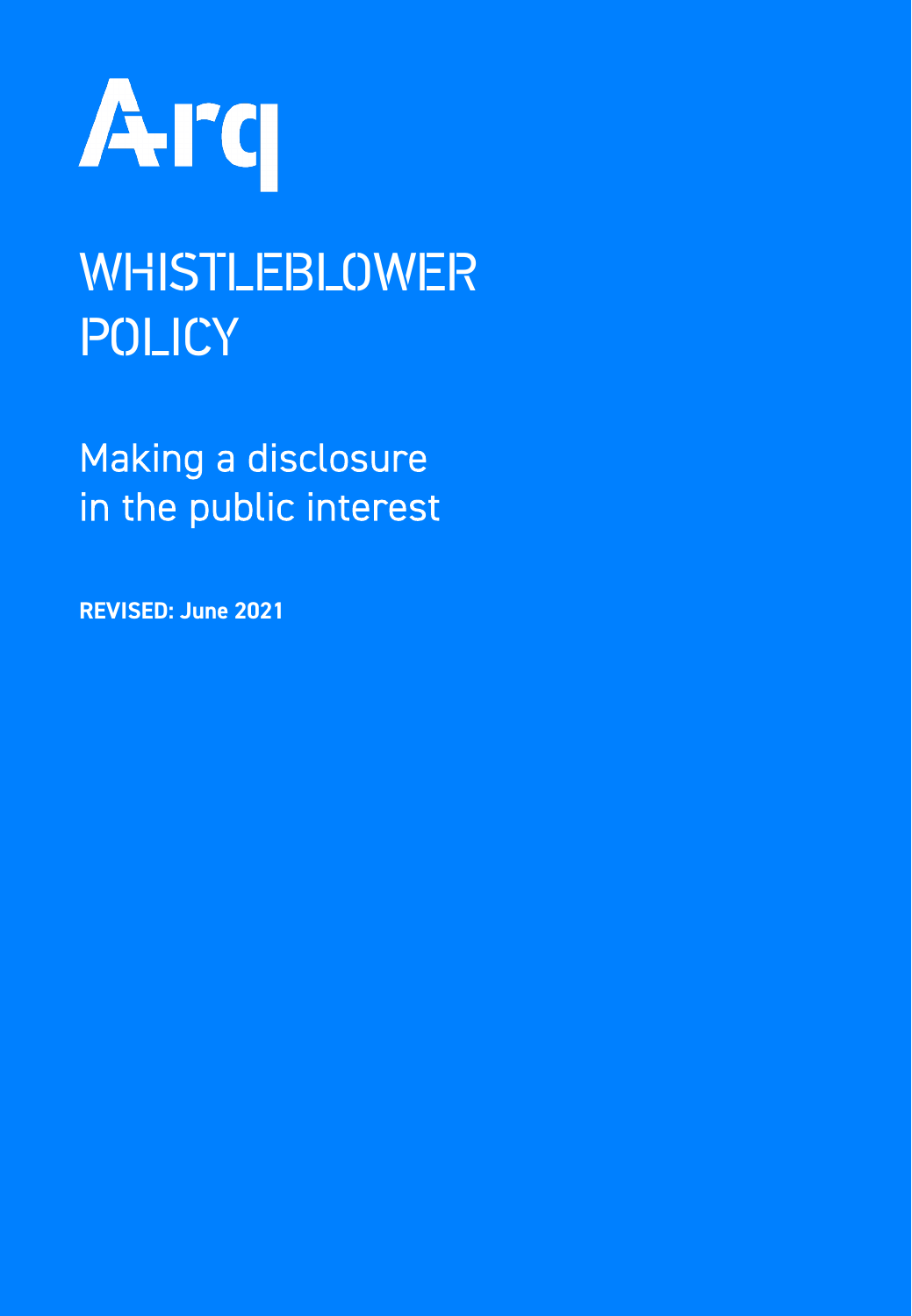Arq is committed to the highest standards of openness, probity and accountability.

An important aspect of accountability and transparency is a mechanism to enable staff and other members of Arq (the Company) to voice concerns in a responsible and effective manner. It is a fundamental term of every contract of employment that an employee will faithfully serve his or her employer and not disclose confidential information about the employer's affairs. Nevertheless, where an individual discovers information which they believe shows serious malpractice or wrongdoing within the organization then this information should be disclosed internally without fear of reprisal, and there should be arrangements to enable this to be done independently of line management (although in relatively minor instances the line manager would be the appropriate person to be told).

The Public Interest Disclosure Act, gives legal protection to employees against being dismissed or penalized by their employers as a result of publicly disclosing certain serious concerns. The Company has endorsed the provisions set out below to ensure that no members of staff should feel at a disadvantage in raising legitimate concerns.

It should be emphasized that this policy is intended to assist individuals who believe they have discovered malpractice or impropriety. It is not designed to question financial or business decisions taken by the Company nor should it be used to reconsider any matters which have already been addressed under harassment, complaint, disciplinary or other procedures.

### **Scope of Policy**

This policy is designed to enable employees of the Company to raise concerns internally and at a high level and to disclose information which the individual believes shows malpractice or impropriety. This policy is intended to cover concerns which are in the public interest and may at least initially be investigated separately but might then lead to the invocation of other procedures e.g. disciplinary. These concerns could include:

- Financial malpractice or impropriety or fraud
- Failure to comply with a legal obligation or Statutes
- Dangers to Health & Safety or the environment
- Criminal activity
- Improper conduct or unethical behavior
- Attempts to conceal any of these

### **Safeguards**

**Protection** - this policy is designed to offer protection to those employees of Arq who disclose such concerns provided the disclosure is made:

- in good faith
- in the reasonable belief of the individual making the disclosure that it tends to show malpractice or impropriety and if they make the disclosure to an appropriate person (see below). It is important to note that no protection from internal disciplinary procedures is offered to those who choose not to use the procedure. In an extreme case, malicious or wild allegations could give rise to legal action on the part of the persons complained about.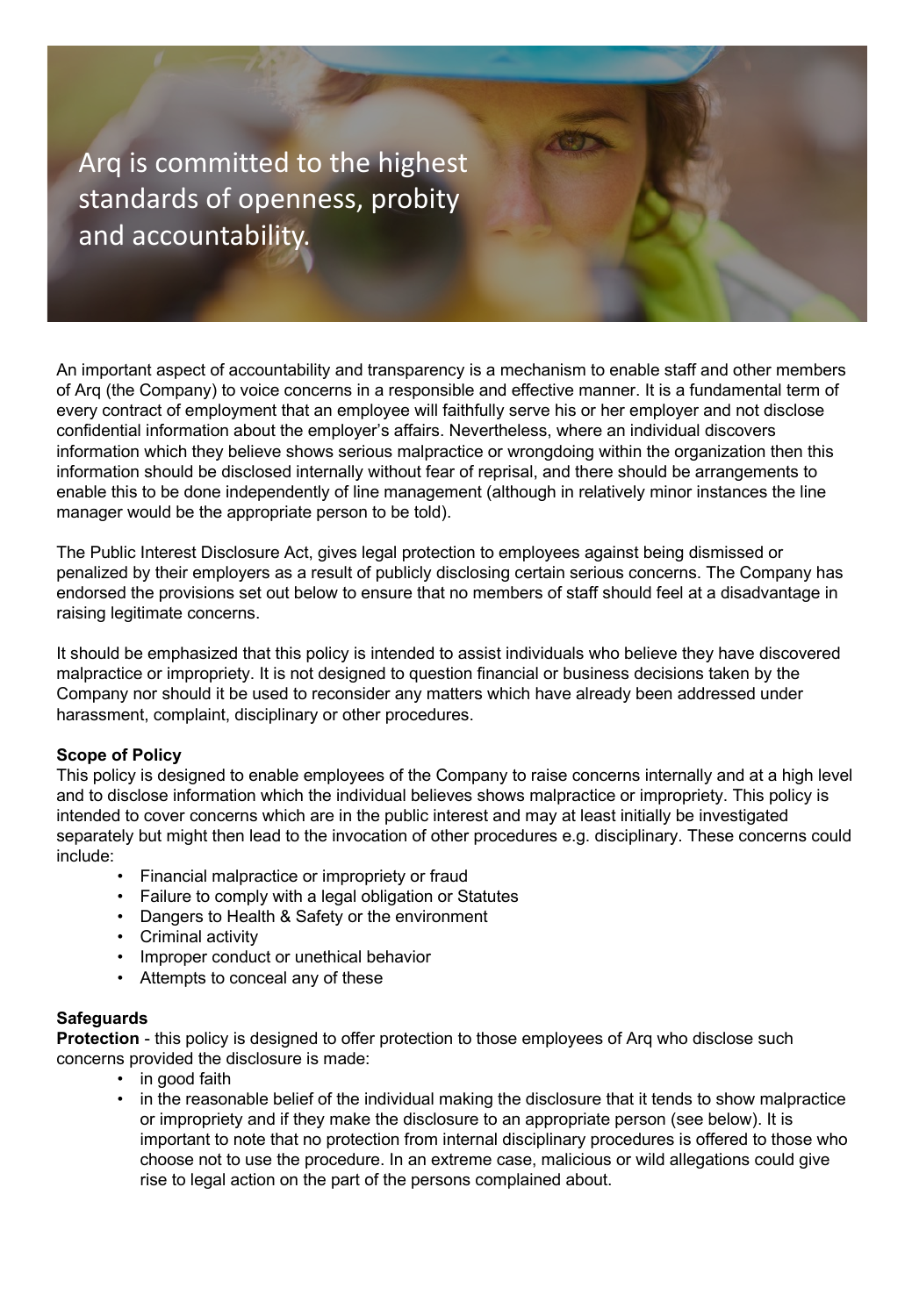

**Confidentiality** - Arq will treat all such disclosures in a confidential and sensitive manner. The identity of the individual making the allegation may be kept confidential so long as it does not hinder or frustrate any investigation. However, the investigation process may reveal the source of the information and the individual making the disclosure may need to provide a statement as part of the evidence required.

**Anonymous Allegations** - this policy encourages individuals to put their name to any disclosures they make. Concerns expressed anonymously are much less credible, but they may be considered at the discretion of the Company. In exercising this discretion, the factors to be taken into account will include:

- The seriousness of the issues raised
- The credibility of the concern
- The likelihood of confirming the allegation from attributable sources

**Untrue Allegations** - if an individual makes an allegation in good faith, which is not confirmed by subsequent investigation, no action will be taken against that individual. In making a disclosure the individual should exercise due care to ensure the accuracy of the information. If, however, an individual makes malicious or vexatious allegations, and particularly if he or she persists with making them, disciplinary action may be taken against that individual.

### **Procedures for Making a Disclosure**

On receipt of a complaint of malpractice, the member of staff who receives and takes note of the complaint, must pass this information as soon as is reasonably possible, to the appropriate designated investigating officer as follows:

- Complaints of malpractice will be investigated by the appropriate Director unless the complaint is against the Director or is in any way related to the actions of the Director. In such cases, the complaint should be passed to an alternative Director / Manager, the Chief Executive or Business Owner for referral.
- In the case of a complaint, which is any way connected with but not against the Director, the Chief Executive / Business Owner will nominate an alternative Director / Manager or external party to act as the alternative investigating officer.
- Complaints against the Chief Executive / Business Owner should be passed to the Chairman who will nominate an appropriate internal / external investigating officer.
- The complainant has the right to bypass the line management structure and take their complaint direct to the Chairman (or Business Owner). The Chairman (or Business Owners) can decide that the management without any conflict of interest can more appropriately investigate the complaint.

If there is evidence of criminal activity then the investigating officer should inform the police. The Company will ensure that any internal investigation does not hinder a formal police investigation.

### **Timescales**

Due to the varied nature of these sorts of complaints, which may involve internal / external investigators and / or the police, it is not possible to lay down precise timescales for such investigations. The investigating officer should ensure that the investigations are undertaken as quickly as possible without affecting the quality and depth of those investigations.